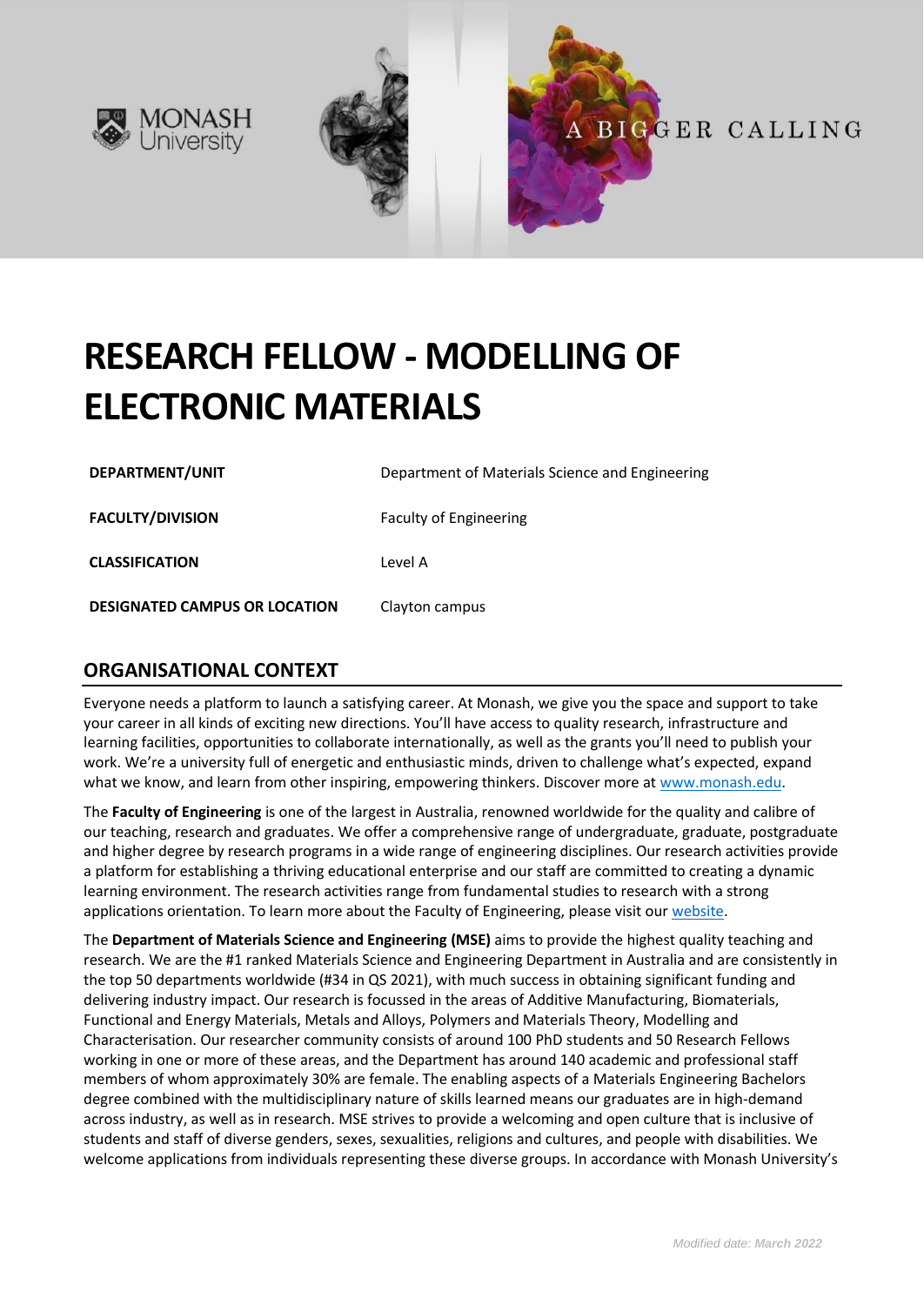commitment to Athena Swan principles, we particularly encourage applications from women. Monash University supports staff with young children and caregiving responsibilities through a range of programs, policies and resources (see [www.monash.edu/gender-equity/parents\)](https://www.monash.edu/gender-equity/parents). To learn more about our Department and the work we do, please visit our website [\(www.monash.edu/engineering/departments/materials\)](https://www.monash.edu/engineering/departments/materials).

The **ARC Centre of Excellence for Future Low-Energy Electronics Technologies (FLEET)** aims to reduce the energy used by electronics by developing novel devices based on topological materials, exciton/exciton-polariton condensates, and non-equilibrium topological and superfluid phenomena. The FLEET research program spans theory and experiment, science and engineering, and uses various platforms ranging from ultra-cold atoms to atomically thin materials.

Enabled by the new science of atomically thin materials, FLEET brings together over 40 world-leading experts to develop a new generation of ultra-low-power devices. Headquartered at Monash University, the FLEET network comprises 20 chief investigators at seven Australian institutions and 53 partner and associate investigators at 27 institutions worldwide, and over 100 HDR students and postdoctoral fellows. The team is highly interdisciplinary with high-profile researchers from atomic physics, condensed matter physics, materials science, electronics, nanofabrication and atomically thin materials.

With over \$40M investment from the Australian Research Council (ARC) and contributing organisations, FLEET is poised to make a significant global impact in the electronics and energy sectors. By building strategic and strong partnerships with Australian and international industry, research institutions and government, FLEET aim to build capacity for advanced electronics research in Australia and train the workforce for the next generation of electronic materials researchers and future semiconductor industry. To learn more about FLEET, please visit our website[: www.fleet.org.au.](https://www.fleet.org.au/)

An important part of FLEET's mission is to create and maintain an equitable, diverse and inclusive working environment that resolves conflicts between scientific research and personal circumstances or identity. In particular, FLEET offers mentoring programs and other career development initiatives for all researchers to create equity at the workplace and retain scientists from under-represented groups. FLEET supports family-friendly and flexible work arrangements, including part-time employment options, to focus on outputs rather than physical attendance.

The **Computational Materials Laboratory** located within the Department of Materials Science and Engineering, focuses on the structure-property relationships in a wide variety of materials, ranging from low-dimensional materials for electronic and energy applications to structural alloys. We employ a broad range of computational tools including first principles quantum mechanical methods and molecular dynamics simulations. In addition, the Computational Materials Laboratory has access to several high-performance computing facilities within Australia, including the National Computing Infrastructure in Canberra and the Pawsey Supercomputing Facility in Perth. For more information, please visit [www.monash.edu/engineering/nikhilmedhekar.](https://www.monash.edu/engineering/nikhilmedhekar)

# **POSITION PURPOSE**

A Level A research-only academic is expected to contribute towards the research effort of the University and to develop their research expertise through the pursuit of defined projects relevant to the particular field of research. More specifically, the Research Fellow Level A will conduct research on **atomistic modelling of electronic materials.** 

The Research Fellow will work on a project led within the Computational Materials Laboratory, aiming to discover and design the properties of materials that are relevant to low energy electronics technologies. These materials include, but are not limited to, low-dimensional materials, topologically non-trivial materials, and multiferroic materials. This project is a part of the larger ARC Centre of Excellence in Future Low Energy Electronics Technologies (ARC CoE FLEET). This Research Fellow will focus on employing a combination of atomistic first principles methods to simulate electronic structure and transport in various materials of interest. This project also offers an opportunity to collaborate with experimental researchers within FLEET focusing on the broader goal of developing future low energy electronic devices.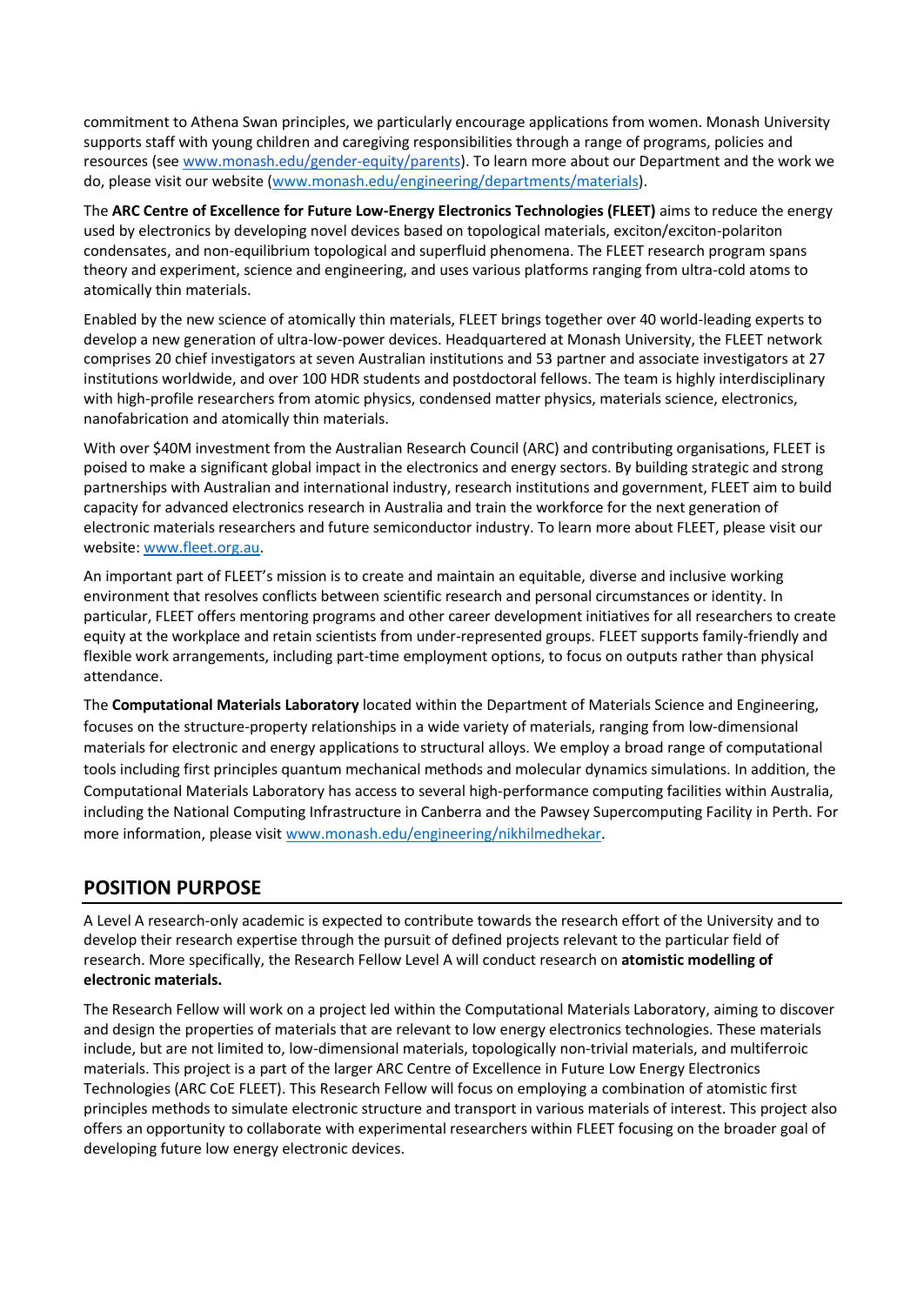**Reporting Line:** The position reports to the relevant senior academic within the Computation Materials Laboratory, Department of Materials Science and Engineering

**Supervisory Responsibilities:** Not applicable

**Financial Delegation:** Not applicable

**Budgetary Responsibilities:** Not applicable

# **KEY RESPONSIBILITIES**

Specific duties required of a Level A research-only academic may include:

- **1.** The conduct of research under limited supervision either as a member of a team or, where appropriate, independently and the production or contribution to the production of conference and seminar papers and publications from that research
- **2.** Involvement in professional activities including, subject to availability of funds, attendance at conferences and seminars in the field of expertise
- **3.** Limited administrative functions primarily connected with the area of research of the academic
- **4.** Development of a limited amount of research-related material for teaching or other purposes with appropriate guidance from other staff
- **5.** Occasional contributions to teaching in relation to their research project(s)
- **6.** Design and operation of advanced simulations or conduct of advanced research procedures
- **7.** Attendance at meetings associated with research or the work of the organisational unit to which the research is connected and/or at departmental, school and/or faculty meetings and/or membership of a limited number of committees
- **8.** Advice within the field of the staff member's research to postgraduate students
- **9.** Other duties as directed from time to time

# **KEY SELECTION CRITERIA**

### **Education/Qualifications**

- **1.** The appointee will have:
	- A doctoral qualification in materials science/condensed matter physics or a closely related discipline.

### **Knowledge and Skills**

- **2.** Demonstrated hands-on skills and experience in ab initio first principles and transport simulations, preferably with applications to electronic materials
- **3.** Demonstrated skills and experience in utilising advanced computer software for first principles simulations and the use of such software on high performance computing facilities
- **4.** Demonstrated skills and experience in basic programming as applied to scientific computing and interfacing with high performance computing facilities
- **5.** A sound understanding of condensed matter physics as applied to electronic devices
- **6.** Demonstrated analytical and manuscript preparation skills, including a track record of refereed research publications
- **7.** Ability to solve complex problems by using discretion, innovation and the exercise of diagnostic skills and/or expertise